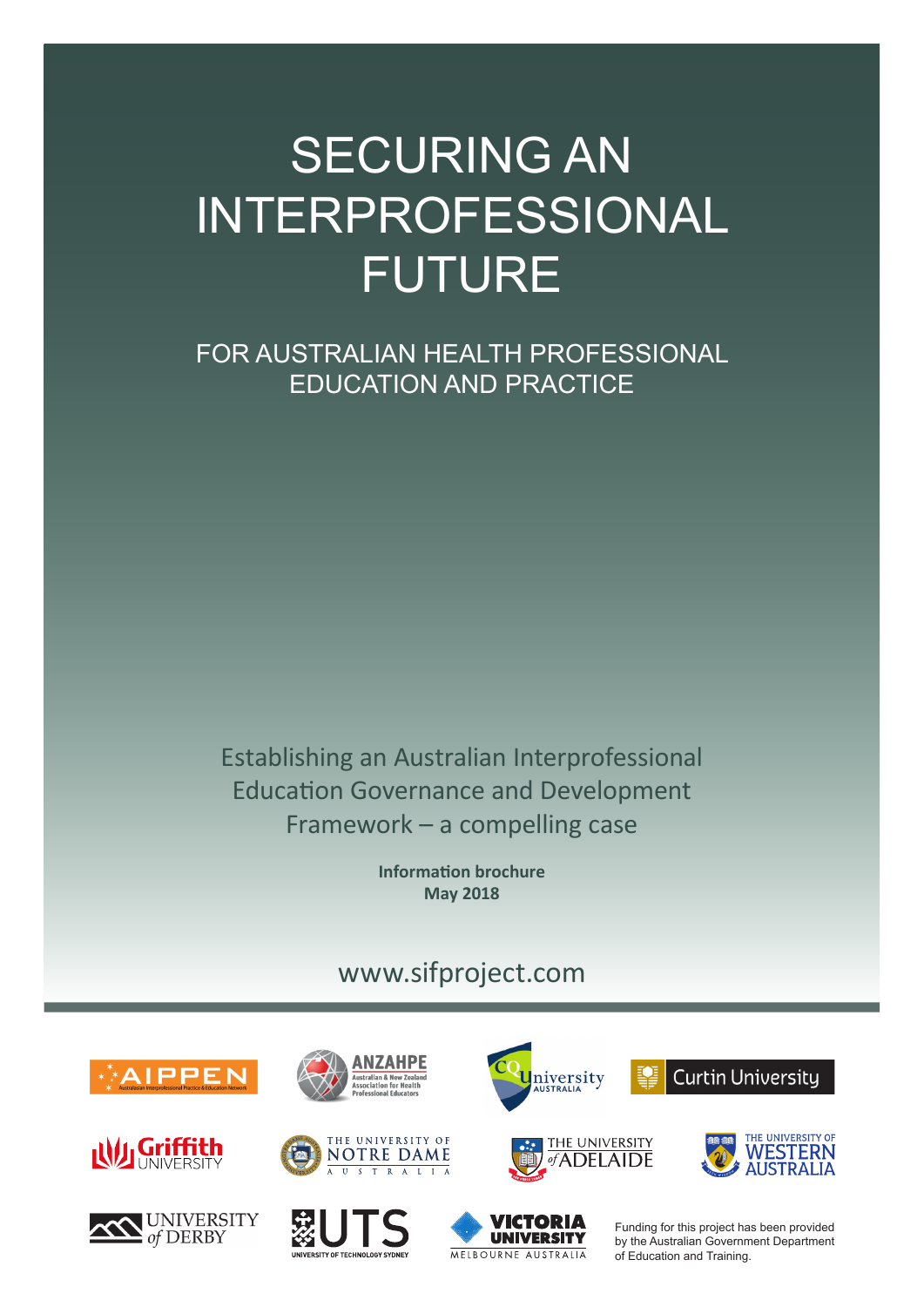## Acronyms

| <b>AIPPEN</b> | Australasian Interprofessional Practice and Education Network                                  |
|---------------|------------------------------------------------------------------------------------------------|
| ASR           | <b>Accreditation Systems Review</b>                                                            |
| ANZAHPE       | Australian and New Zealand Association of Health Professional Educators                        |
| <b>CAIPE</b>  | Centre for the Advancement of Interprofessional Education                                      |
| <b>IPCP</b>   | Interprofessional and collaborative practice                                                   |
| <b>IPE</b>    | Interprofessional education                                                                    |
| <b>SIF</b>    | Securing an interprofessional future for Australian health professional education and practice |

# Table of Figures

Figure 1. Diagrammatic view of the five elements of the Governance and Development Framework \_\_\_\_\_\_ 10



With the exception of the Commonwealth Coat of Arms, and where otherwise noted, all material presented in this document is provided under Creative Commons Attribution-ShareAlike 4.0 International License http://creativecommons.org/licenses/by-sa/4.0/.

The details of the relevant licence conditions are available on the Creative Commons website (accessible using the links provided) as is the full legal code for the Creative Commons Attribution-ShareAlike 4.0 International License http://creativecommons.org/licenses/by-sa/4.0/legalcode.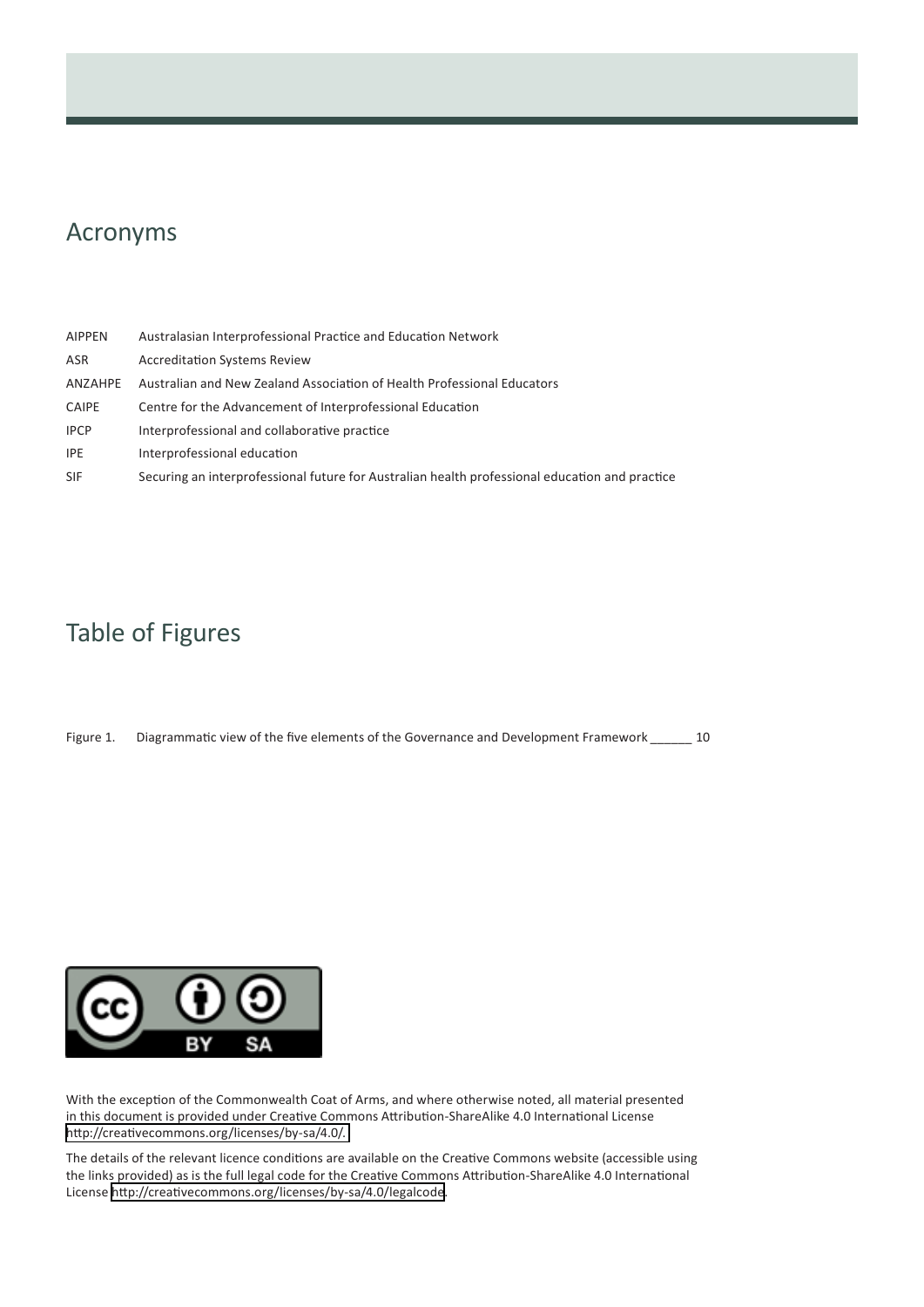# **Contents**

|                                                                                                                                                                                    | $\overline{2}$ |
|------------------------------------------------------------------------------------------------------------------------------------------------------------------------------------|----------------|
|                                                                                                                                                                                    |                |
|                                                                                                                                                                                    |                |
|                                                                                                                                                                                    |                |
|                                                                                                                                                                                    |                |
|                                                                                                                                                                                    |                |
| Part 2. Establishing an Australian Interprofessional Education Governance and                                                                                                      |                |
| What is the National IPE Governance and Development Framework? _____________________________8                                                                                      |                |
|                                                                                                                                                                                    |                |
| What is innovative about the Governance and Development Framework? _____________________9                                                                                          |                |
| The five elements of the Governance and Development Framework _______________________________10                                                                                    |                |
|                                                                                                                                                                                    |                |
|                                                                                                                                                                                    |                |
| The engagement of key bodies with the focus and work of the round table _________________13                                                                                        |                |
|                                                                                                                                                                                    |                |
|                                                                                                                                                                                    |                |
| Locating an organisational home and auspice for the IPE Council and other elements<br>of the IPE Governance and Development Framework, and ensuring sustainability _____________15 |                |
|                                                                                                                                                                                    |                |
|                                                                                                                                                                                    |                |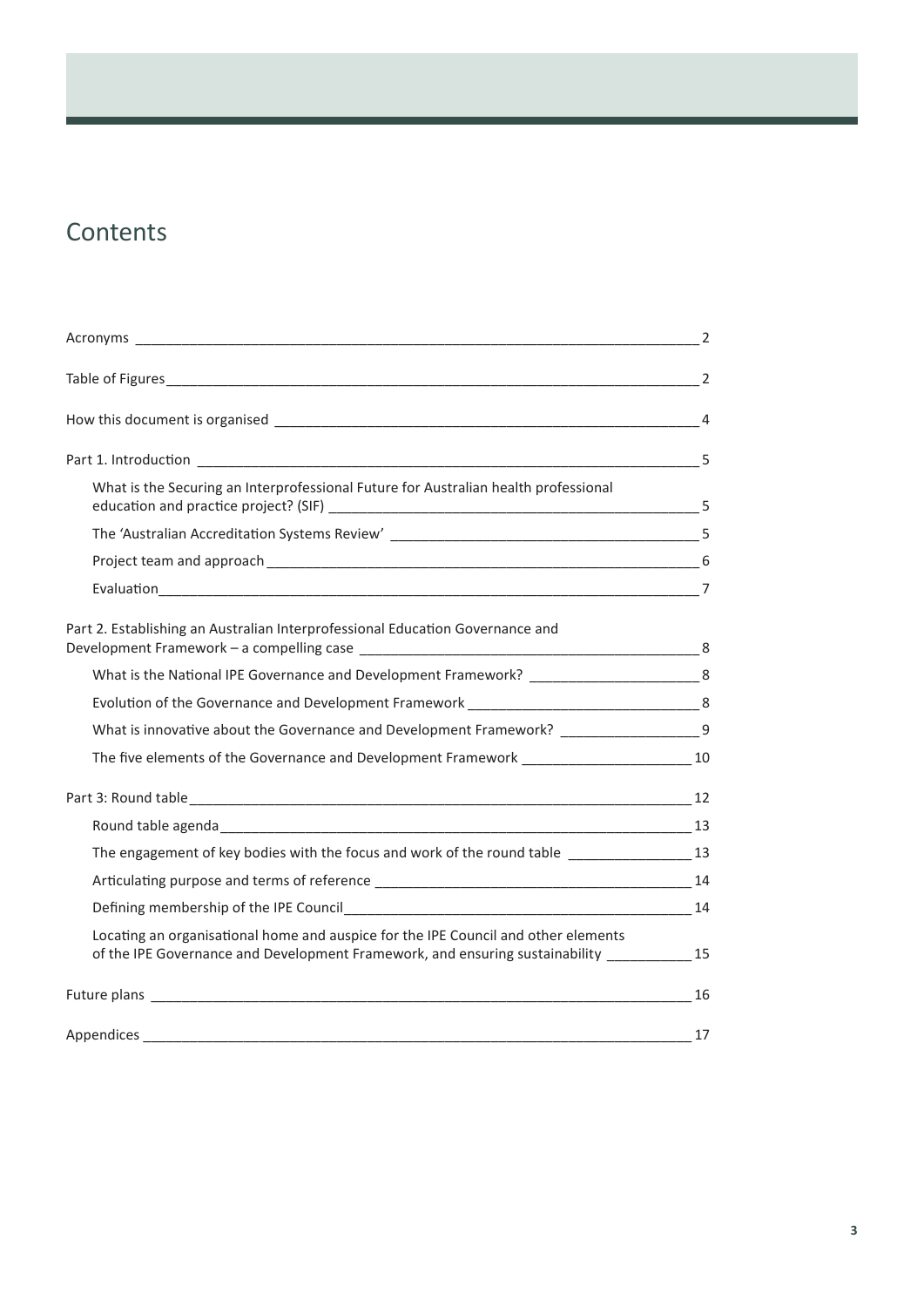# How this document is organised

This document is organised into five parts, with supporting and relevant documentation provided as a set of appendices.

#### **Part 1: Introduction**

This section provides an overview of the Securing an interprofessional future for Australian health professional education and practice (SIF) project, and the project team and approach. It also makes reference to the just released 'Accreditation Systems Review' (ASR) draft final report. The ASR is a Council of Australian Governments' initiative. This report is highly relevant to the development of the 'interprofessional government and development framework'.

#### **Part 2: The Governance and Development Framework**

This section outlines what we refer to as a 'compelling case' for establishing a national 'Interprofessional Education Governance and Development Framework'.

#### **Part 3: The round table**

This section outlines the process and recommendations of a national round table event conducted by the SIF project in September 2017. It was attended by 16 key peak bodies.

#### **Part 4: Future plans**

This section provides an overview of developments and events related to establishing and publicising the Council and the IPE governance and development framework..

#### **Appendices**

Included for information.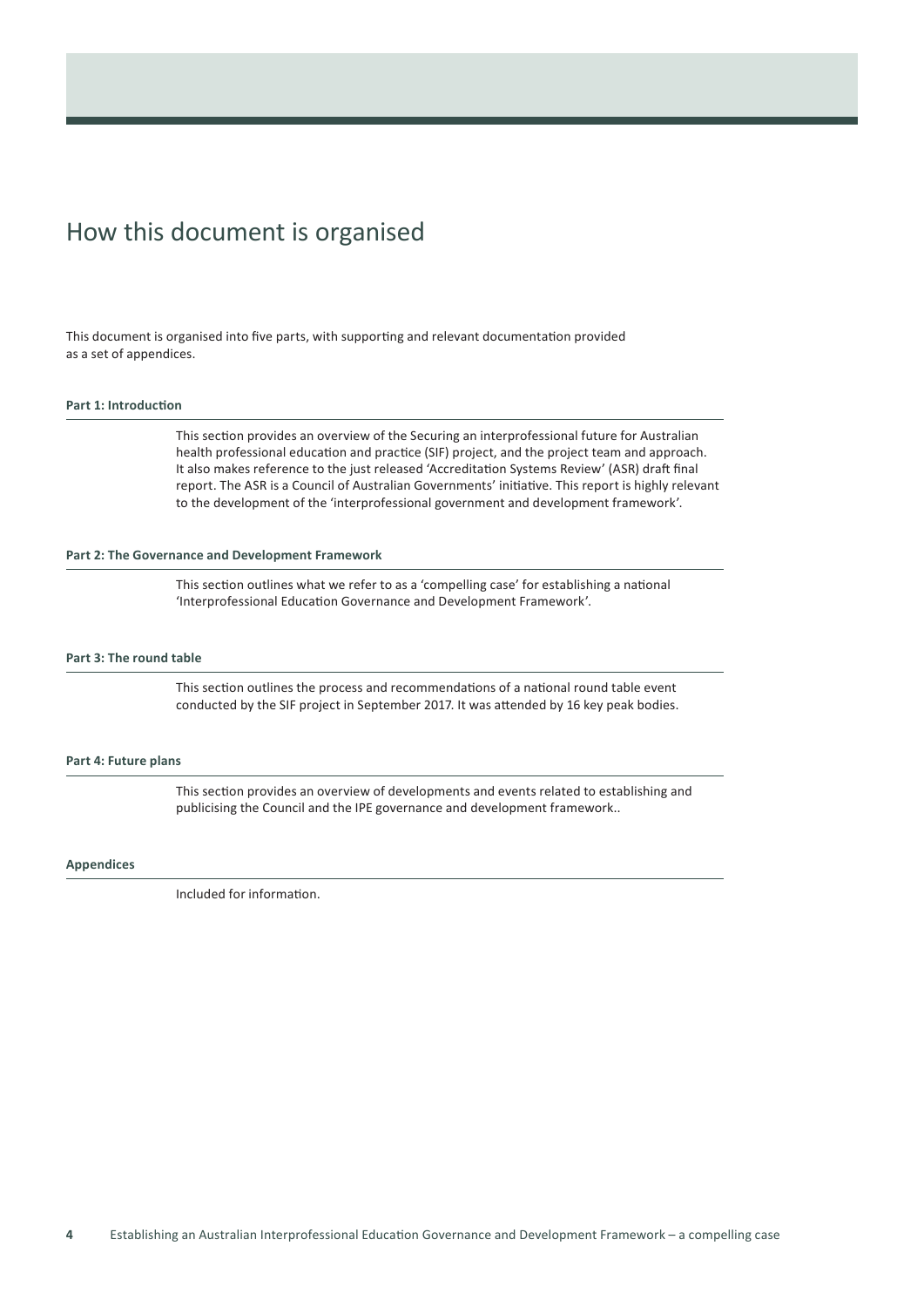# Part 1: Introduction

### What is the Securing an interprofessional future for Australian health professional education and practice (SIF) project?

*Definitions and elaboration regarding interprofessional education (IPE) and interprofessional and collaborative practice capabilities (IPCP) are provided in appendix 3.*

The SIF Project has been funded to lead and develop a whole of system approach to Australian IPE as a way of contributing to the delivery of high quality, patient responsive and sustainable health services. The project team is working in close partnership with all relevant stakeholders to ensure that every student who graduates from an Australian university with a health profession qualification at entry level has achieved the core capabilities required for successful interprofessional and collaborative practice and continuing interprofessional learning across their professional lives. This outcome will be achieved via the establishment and operation of a national IPE Governance and Development Framework. The Framework consists of five elements:

- 1. A National Interprofessional Education Council (IPE Council) a leadership body
- 2. A standing committee focusing on building IPE capacity and capability across Australian programs of health professional education
- 3. A standing committee focusing on developing new knowledge related to all aspects of IPE, in particular as this relates to Australian IPE
- 4. The development of a regional IPE knowledge repository that will capture, organise and disseminate IPE related knowledge and information
- 5. A National IPE Workplan that will be used to document, prioritise and coordinate the work of all elements of the Governance and Development Framework – see Figure 1.1.

The SIF project will work in close partnership with all relevant stakeholders to ensure that every student who graduates from an Australian university with a health profession qualification at entry level has achieved the core capabilities required for successful interprofessional and collaborative practice and continuing interprofessional learning across their professional lives.

The SIF Project is funded from September 2016 – December 2018.

### The 'Australian Accreditation Systems Review'

One of the most consistently discussed issues argued as central to the effectiveness, future development and sustainability of Australian IPE and IPCP, is for IPE and IPCP standards to be included as coequal with uni-professional standards in the Australian accreditation system. Whilst the need for this critical step to occur has been argued for the past few decades, progress has been slow.

This is changing. The Council of Australian Governments' [Accreditation Systems Review \(ASR\)](http://www.coaghealthcouncil.gov.au/Portals/0/Accreditation%20Review%20Draft%20Report.pdf) has just delivered its draft final report for a short period of further national consultation.

The ASR draft report is strongly supportive of the contribution to be made by IPE and IPCP. In its draft recommendation 8, it notes: 'Accreditation standards based on common domains and consistent assessment approaches should include: interprofessional education as a mandatory requirement.' (p. 85).

The ASR draft report goes on to develop an analysis of IPE and what will be required to enable and support its development as a mandated rather than discretionary element of health professional education and practice competency standards.

The Review considers there is sufficient robust evidence, and cross-sector support to warrant the inclusion of a common approach to IPE within accreditation standards to deliver the learning outcomes of patient-centred, comprehensive care. Interprofessional practice needs equal recognition in professional competency standards. It is evident from the slow progress to date, however, that a cross-professional governance system is required to drive this agenda. It would include guidance on the evidence required of education providers to demonstrate their achievement of this element, and could include adoption of findings across professions (to eliminate need for multiple 'siloed' assessments) and evaluation of IPE across a health school or faculty. (p. 82)

The Review also considers that quality interprofessional practice, as an outcome of IPE, should be reflected within professional competency standards and potentially in Continuing Professional Development requirements to place a greater emphasis on the use and uptake of team-based care. (p. 82)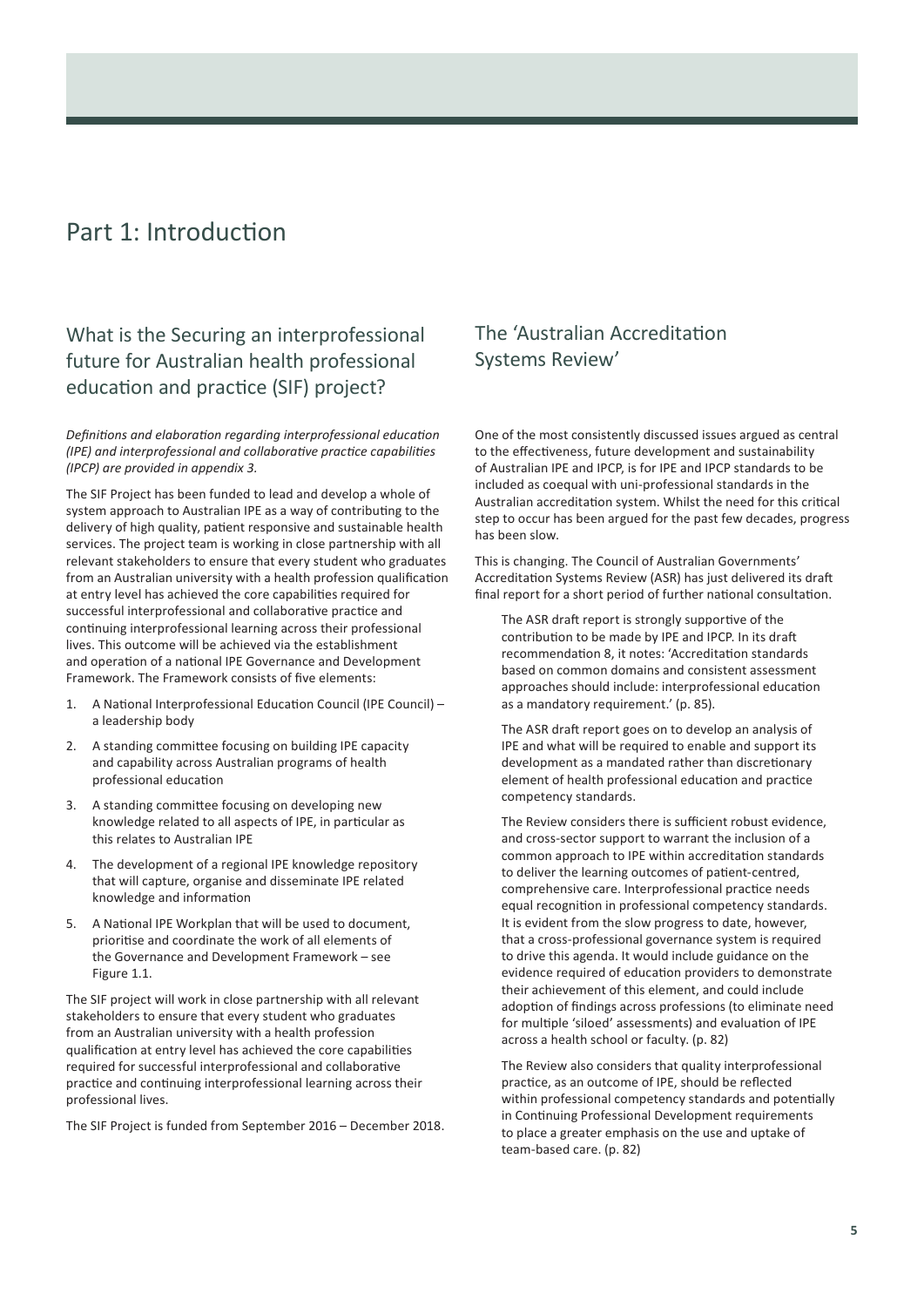The sustainability of initiatives and projects is often precarious as they tend to be local, organisation based and/or dependent upon change champions. Despite these pockets of proactive and positive initiatives, it is apparent that IPE is still not consistently or adequately represented in education curricula or course delivery. Incentives and drivers are required to systematically operationalise this concept into practice, such as through the development of common and clear practical and overarching guidelines for IPE accreditation. A number of submissions identified the role for the accreditation system creating a collective and shared approach. (p. 80)

There is a need for a clear feedback loop between workforce priorities, programs of study and accreditation assessment. It is noted that the SIF project is seeking to establish an IPE council to "enable and support the formulation, design and uptake of common IPE standards and a common approach to accreditation, and develop resources to support implementation in higher education and in practice settings." (p12) As noted in Chapter 7, accreditation governance reform could support the delivery of this project. (p. 82)

The SIF project is specifically mentioned as a project seeking to develop the kind of approach supported by the ASR.

### Project team and approach

### **Members of the SIF Project Management Team and Advisory Group**

Project Management Team and partner organisations – see appendix 1. SIF Project Reference Group – see appendix 1. This latter group consists of a number of the most eminent and active IPE scholars globally.

### **The Australian Association of Health Professional Educators and the Australasian Interprofessional Practice and Education Network**

In addition to the Project Management Team members and partner organisations identified in appendix 1, the Australian and New Zealand Association for Health Professional Educators (ANZAHPE) and the Australasian Interprofessional Practice and Education Network (AIPPEN) are two organisations centrally involved in the work of SIF and identified as partner organisations in their own right. Both organisations have been involved in our past two projects. Both organisations have already taken on a lead role in the SIF project in the area of establishing a regional (Australia and New Zealand) IPE Knowledge Repository. More information regarding this repository is provided in Part 2.

### **Co-creation an approach to involving stakeholders in the design and implementation of change**

The Governance and Development Framework was developed from a number of sequential projects (see projects identified in appendix 2) that involved engaging with a wide range of stakeholders to co-create an approach to IPE that would be responsive to Australian conditions, productive in its operation and acceptable to all parties. The round table is the next step in this work.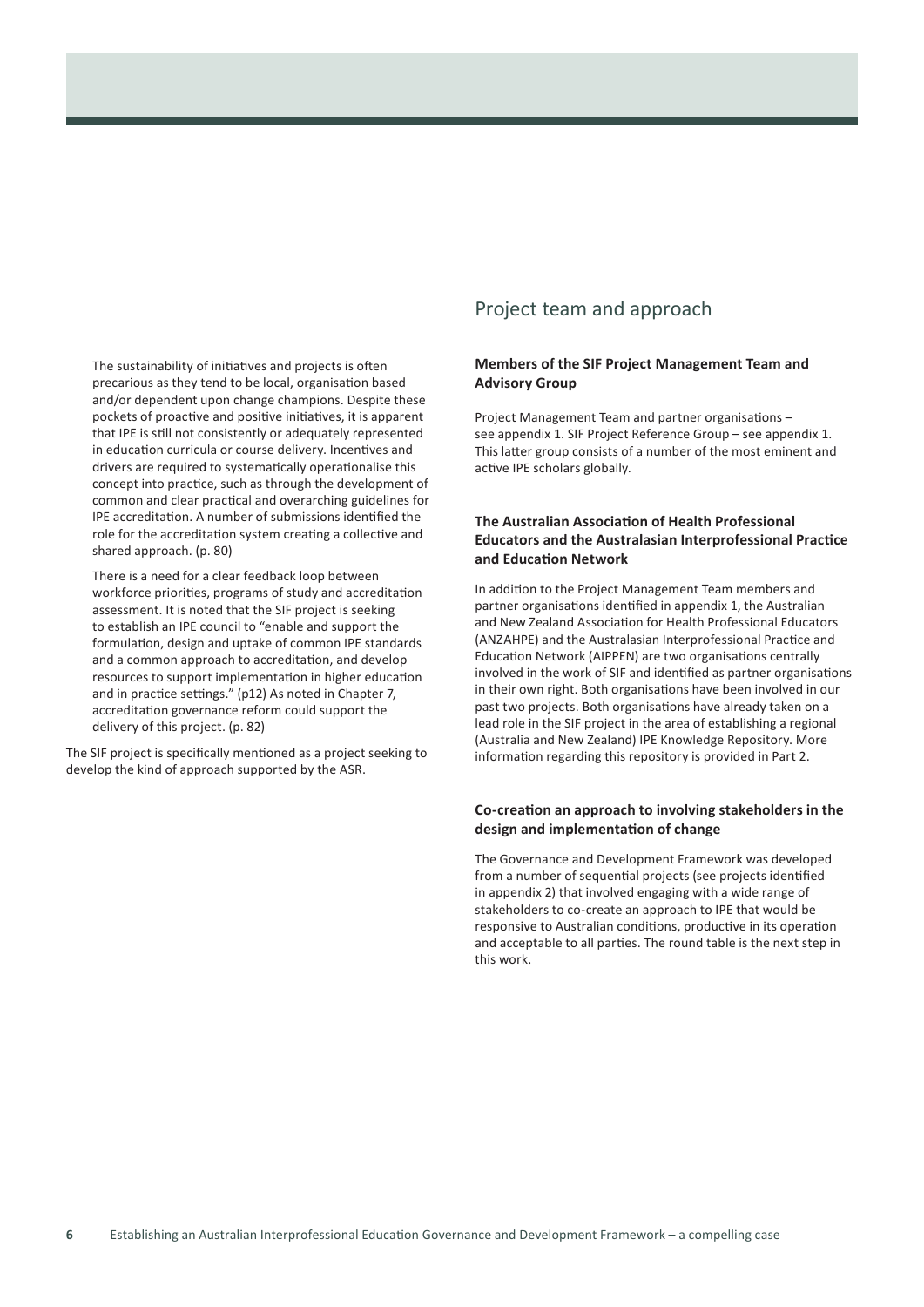### Evaluation

Prior to the launch of the SIF Project, the [project leadership](https://sifproject.com/people/) and our [external evaluator, Patrick Boyle,](https://sifproject.com/patrickboyle/) agreed that a form of *integrative evaluation* would be adopted. Essentially, this means that from the beginning, evaluation is part of the fabric of the project's leadership and implementation. We anticipate many benefits for the project which will become evident over time

From the start of the project, the PMT has been actively engaged with evaluation in different ways. With Patrick's help, the project's conceptualization and aspects of strategy have been reviewed using an *[intended project logic model](https://sifproject.files.wordpress.com/2018/02/intended-project-logic_sif-project.pdf)*. This has lead to refined priorities, design features and other elements such as risk identification.

It has also provided early material evidence of the value placed on review and improvement in the project. This information has helped with the development of a monitoring and evaluation frame, which will guide formative evaluation and project management.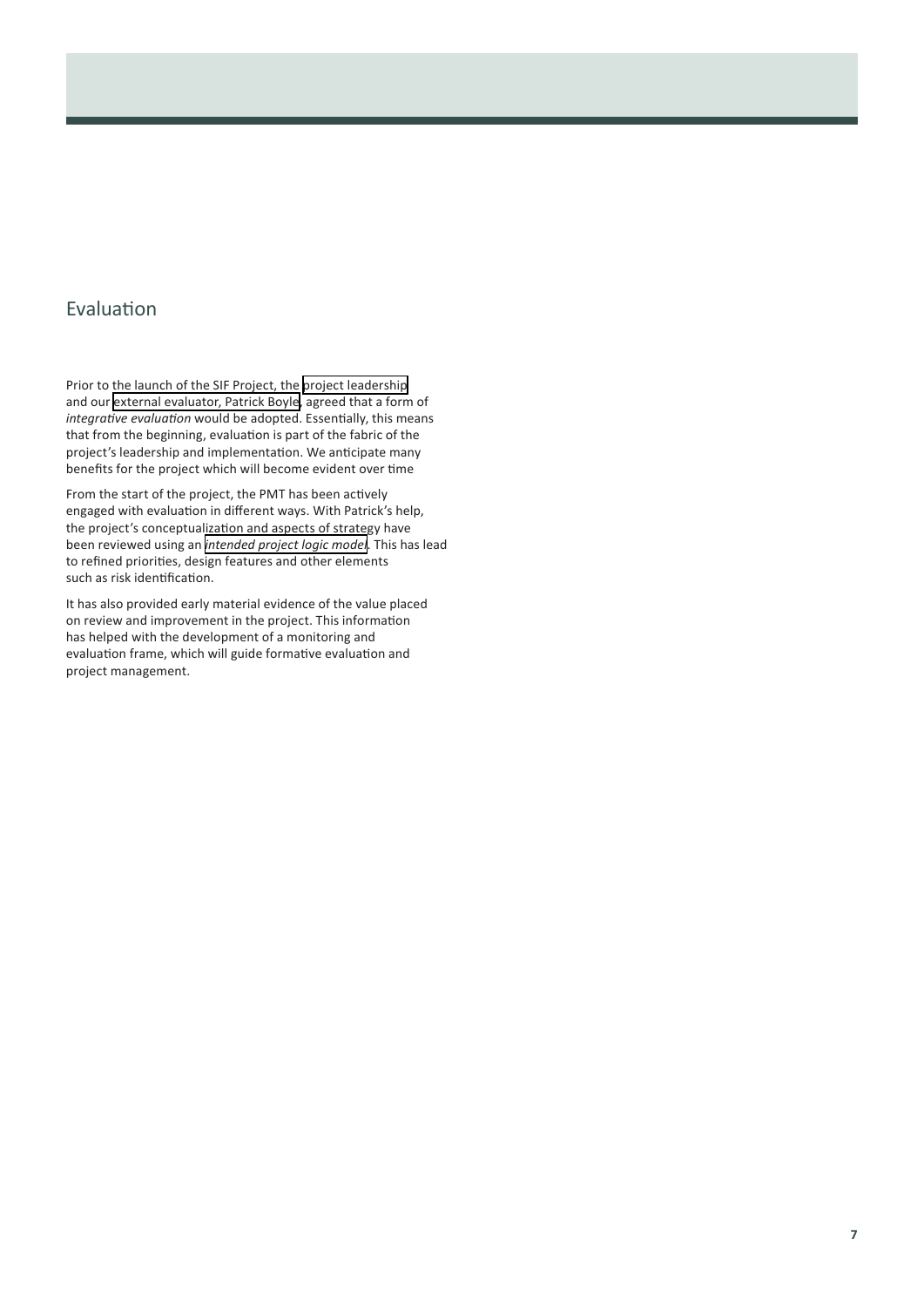# Part 2. Establishing an Australian Interprofessional Education Governance and Development Framework – a compelling case

### What is the National IPE Governance and Development Framework?

The Governance and Development Framework consists of five elements:

- 1. A National Interprofessional Education Council (IPE Council)
- 2. A Standing Committee focused on building IPE capacity and capability across Australian programs of health professional education
- 3. A Standing Committee focused on developing new knowledge related to all aspects of IPE, in particular as this relates to Australian IPE
- 4. The development of a regional IPE knowledge repository that will capture, organise and disseminate IPE related knowledge and information
- 5. A National IPE Workplan that will be used to document, prioritise and coordinate the work of all elements of the Governance and Development Framework.

### **See figure 1.**

The structure, mechanisms and activities of the Governance and Development Framework have been designed to connect key bodies and individuals working in and across higher education, health, the professions, the regulatory and accreditation system, health policy, health workforce development, (including health consumers and health professional students). The aim of the Governance and Development Framework being the leading and enabling of a system wide approach to support the further development of Australian IPE and, the graduation of all health profession students with well-developed and well integrated uniprofessional and IPCP capabilities.

 $^1$  What was referred to in the Establishing Leadership and Capacity project as a 'national IPE architecture' is within the SIF project, referred to as a 'national IPE Governance and Development Framework'.

### Evolution of the Governance and Development Framework

The design of the Governance and Development Framework is a major outcome of a number of IPE related development and research projects undertaken in Australia over the past decade. In aggregate terms those initiatives have engaged with all sectors, all key bodies, IPE leaders and, more broadly, with large numbers of educators and health professionals who are involved in the design, and delivery outcomes of Australian IPE and IPCP. Many of these projects have received national funding from peak Australian higher education and health funding bodies, in particular the Office for Learning and Teaching and Health Workforce Australia.

Most recently, the purpose, design and focus of the Governance and Development Framework was verified via two national consultative fora and other more focussed consultations that were funded by the Office for Learning and Teaching, undertaken in 2015 and published in 2016 – the Establishing Leadership and Capacity project. The report produced by the Establishing Leadership and Capacity project provides a detailed account of the final development of the Governance and Development Framework:

Informing the focus and design of the [Governance and Development Framework] … was the view that Australian IPE had reached a point where a whole of system approach to development was now possible and required. This was talked about in terms of Australian IPE development having reached a 'tipping point'; and Australian IPE now needing a new and scaled-up change focused methodology. There was also a sense that project based initiatives, whilst important, were unable to generate the momentum and system wide buy-in that was now seen as necessary.

The Establishing Leadership and Capacity project … aimed, firstly, to test these views – did they represent a broadbased consensus position; and, secondly, if they did, was it possible to identify what an Australian whole of system approach would look like? …

What emerged from the fora, and what is reported below, can be described as the design for a 'national IPE architecture'<sup>1</sup> . This architecture is defined by a 'National Work Plan' (NWP). The aim of the NWP is to build an inclusive, collegial and participatory national approach to understanding, communicating, learning about and developing IPE/IPCP in Australia. Most critically, the NWP is about the development of an interprofessional approach involving the widest possible participation of all groups involved with or impacted by IPE/IPCP (Dunston R., et al. 2016, p. 7).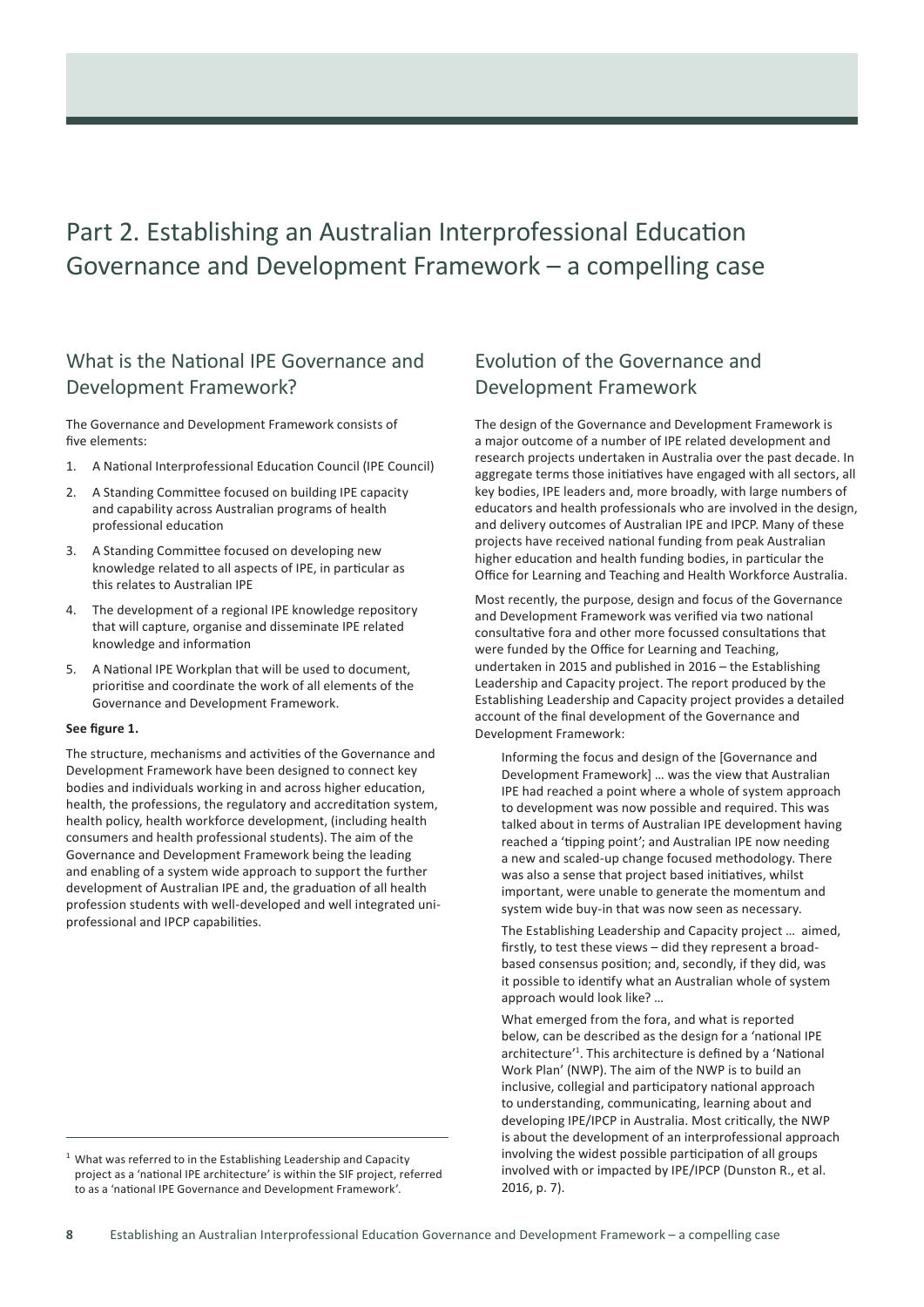### What is innovative about the Governance and Development Framework?

Although the issues that will be addressed through the work of the Governance and Development Framework such as educational capability, knowledge development etc., are consistently identified as areas in which IPE development is needed, they are typically addressed as stand-alone issues, that are targeted through time limited projects or by organisations that operate as advocacy bodies existing outside the formal higher education, health and regulatory systems. Arguably, the best-known example of this latter advocacy approach is work carried out by the UK Centre for the Advancement of Interprofessional Education ([CAIPE](http://www.caipe.org/)).

Whilst bodies such as CAIPE (bodies outside the formal higher education, health and/or regulatory systems) work to develop IPE in their respective jurisdictions, there is, as far as we are aware, no bodies operating within and across these systems. The Governance and Development Framework has been designed to operate from within and across the relevant sectors and bodies involved in the design, delivery, evaluation, funding etc. of Australian IPE. The Governance and Development Framework aims to:

- Be located within and as a part of part of Australia's higher education, health and accreditation systems
- Exist as a permanent body that leads, connects, facilitates and advises on the development of IPE as an integrated element of higher education, health and accreditation thinking and practice
- Facilitate points of linkage between the higher education, health and accreditation systems, and the bodies and stakeholders that operate externally to these systems, for example health consumers, international bodies that focus on the development of IPE/IPCP globally.
- Ensure a coherent, prioritised, coordinated and effective approach to the development of Australian IPE and the development, availability and dissemination of IPE related evidence-based knowledge.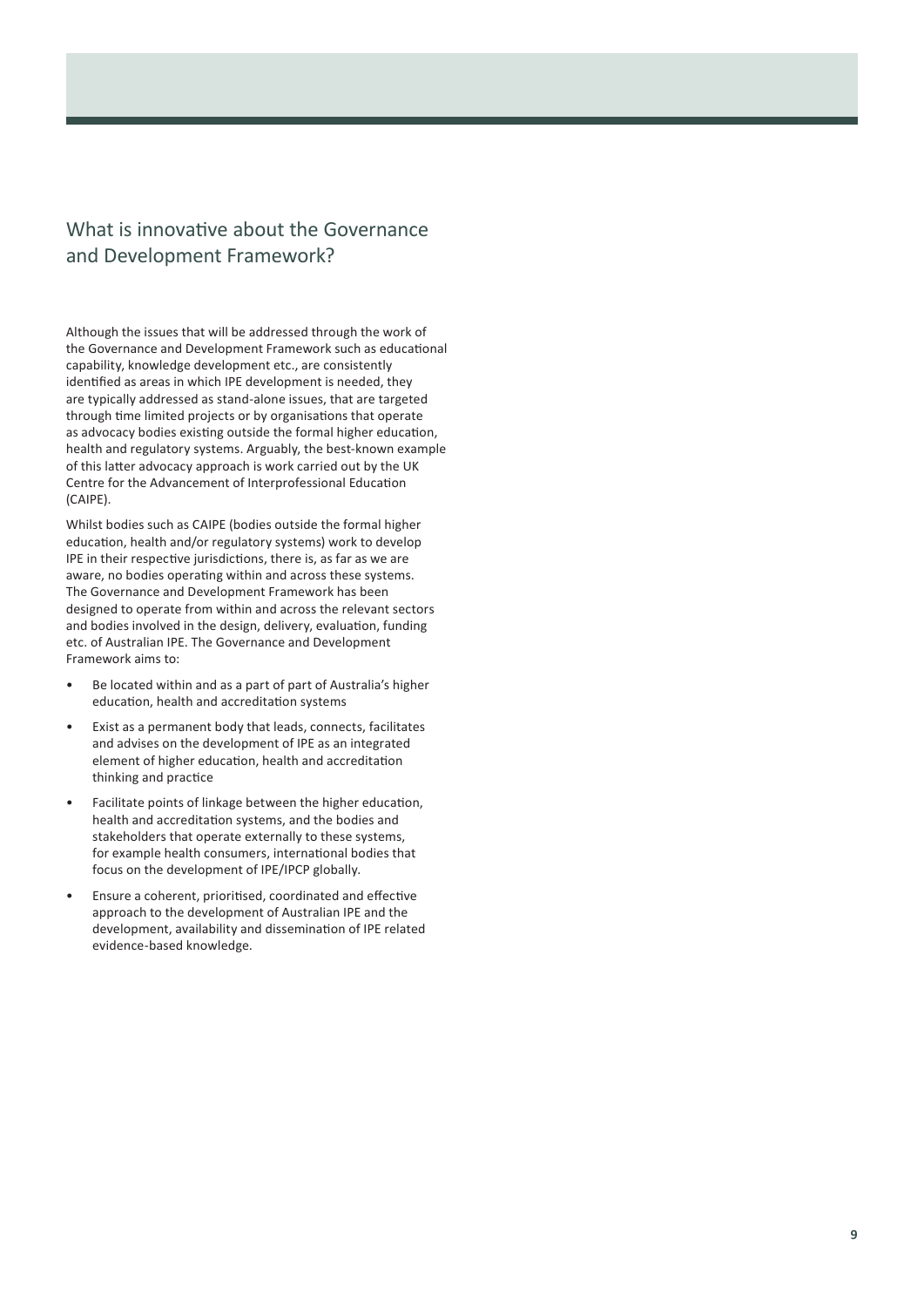### The five elements of the Governance And Development Framework

Figure 1 gives a diagrammatic view of the five elements of the Governance and Development Framework. A brief summary of each element follows.

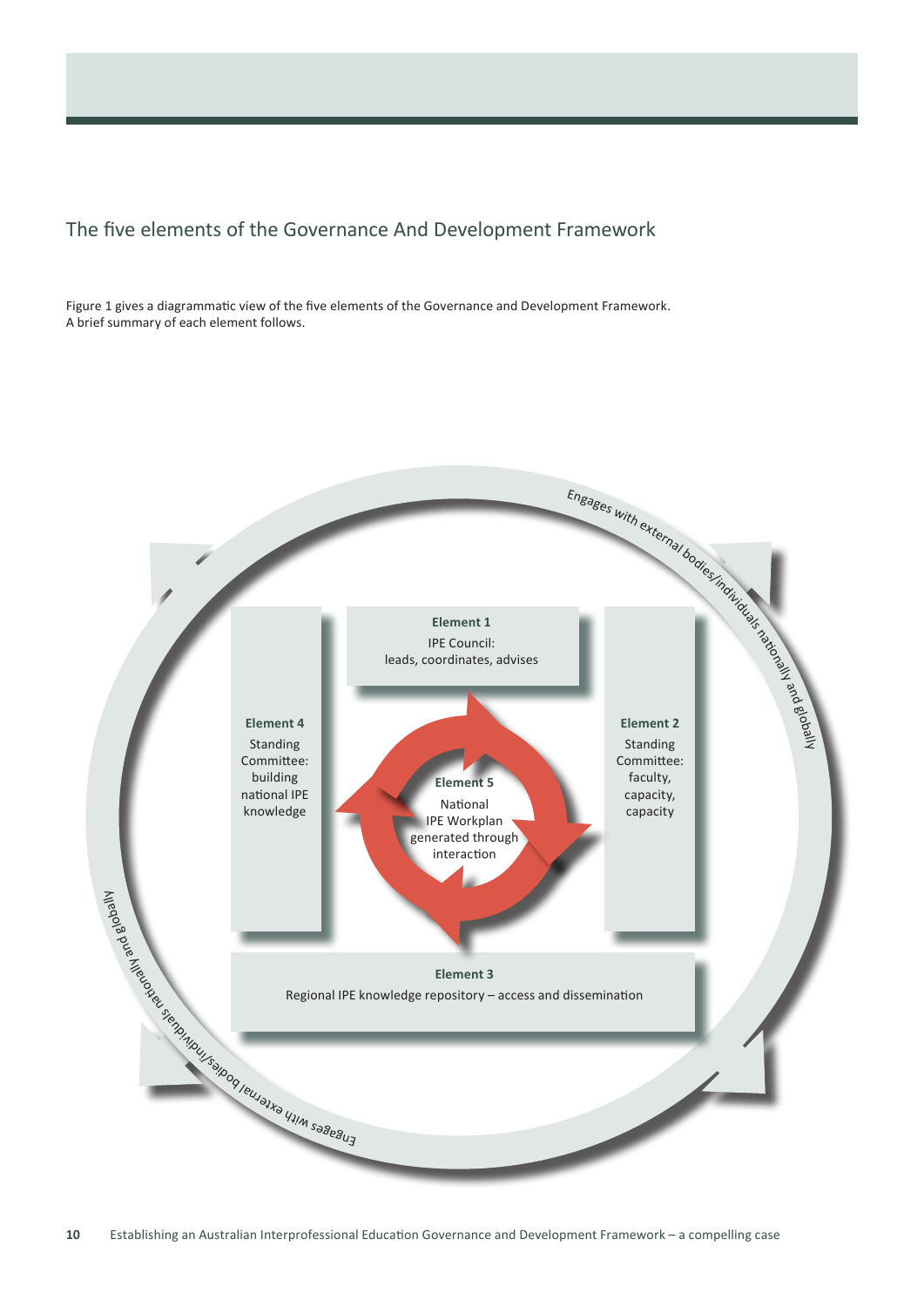### **Element 1 The Australian IPE Council**

The IPE Council will lead and coordinate a national approach to the development of IPE across all professions and all institutions. It will be a body involving senior members and representatives from all areas relevant to the development of interprofessional education and practice.

The formation of a national IPE Council is underpinned by a widely-held recognition by researchers, health professional educators, health practitioners and health regulatory bodies as to the importance of interprofessional education and collaborative practice within Australian health professional education and health practice. The purpose of the IPE Council is to provide a forum for coordination, influence, information sharing and leadership in the development, implementation and evaluation of interprofessional education.

### **Element 2**

### **A Standing Committee targeting the national development of IPE capability across all programs of health professional education**

The committee is a standing committee of the IPE Council. The work of this standing committee is primarily concerned with enabling and promoting interprofessional education, learning and practice through the development and support of a skilled educator workforce, and ongoing professional development for practitioners. It is responsible for advising the IPE Council on matters relating to building faculty capacity through professional development.

### **Element 3 An IPE and IPCP knowledge repository**

The knowledge repository will build on work already undertaken by AIPPEN. During the life of the SIF project (2 years) it will be managed by ANZAHPE /AIPPEN/SIF project. In the three years after this it will be managed by ANZAHPE and AIPPEN. This will also facilitate dissemination of the outputs from both of this project's Standing Committees, as well as support the work of the IPE Council. This element is funded across a period of five years.

### **Element 4 A Standing Committee targeting the development and dissemination of new knowledge related to IPE and IPCP**

The committee is a standing committee of the IPE Council. The work of this standing committee will engage with all aspects of IPE evaluation and research. It will take a particular focus on extending the boundaries of IPE knowledge generation as this relates to Australian education and health practice. It is responsible for advising the IPE Council on matters relating to the generation and dissemination of IPE knowledge and evidence based interprofessional practice.

### **Element 5 A national IPE Workplan**

### The national IPE workplan was developed as part of the Establishing Leadership and Capacity project as a mechanism that could be used to identify, develop and communicate the development activity and priorities of the IPE Council, standing committees and projects as these were articulated as elements of the national IPE Governance and Development Framework. The activities and priorities currently identified in the workplan reflect the views and recommendations of participants in the 'Establishing Leadership and Capacity' project.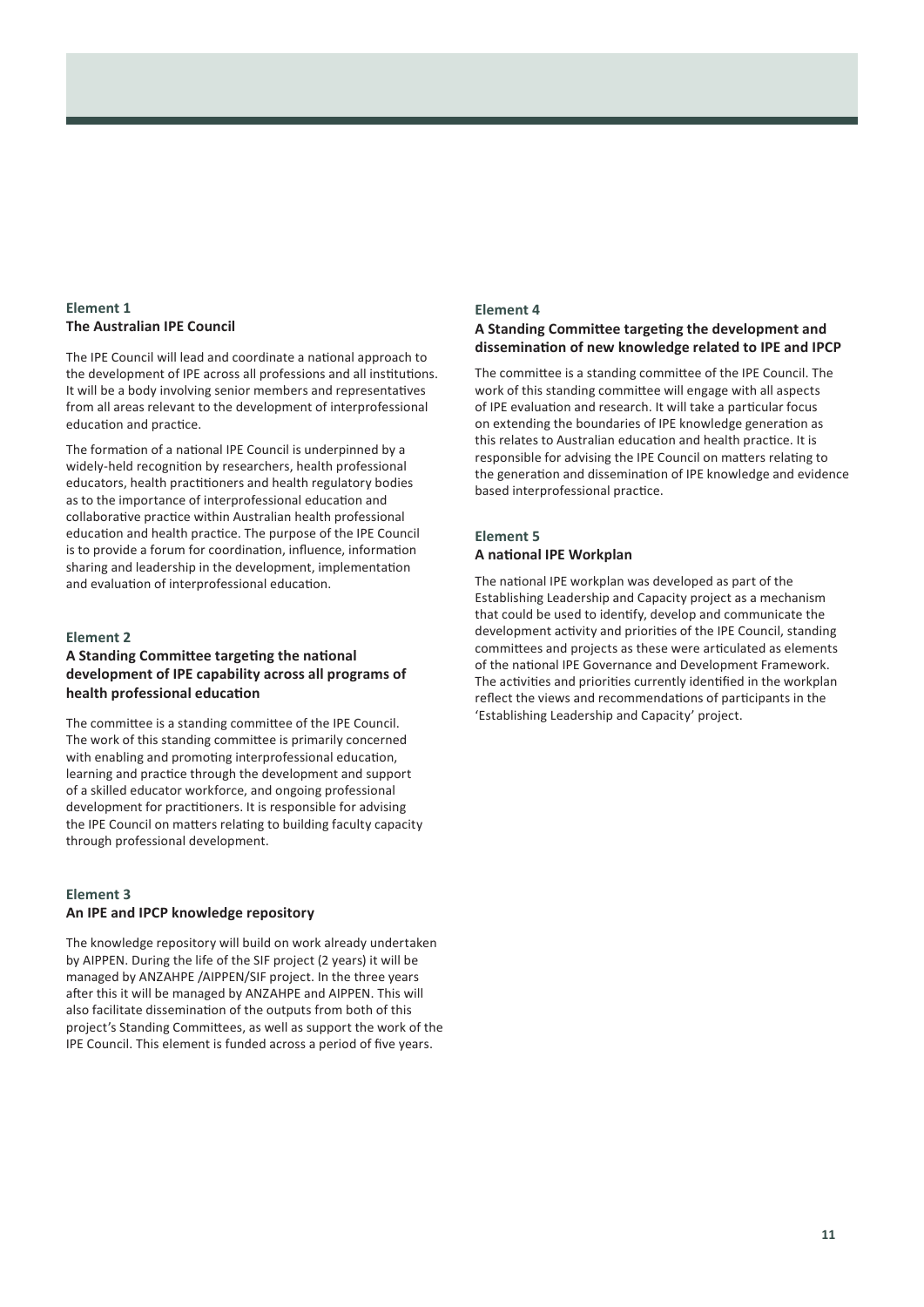# Part 3: Round table

The SIF Project hosted a national interprofessional education (IPE) roundtable held at the University of Technology Sydney on the 21st of September 2017.

The roundtable consultation was developed as a point of engagement with a number of key national organisations who have a major role in the funding, implementation, development and accreditation of Australian health professional education and health services. The organisations were drawn from higher education, health, health consumer advocacy, the health professions, health service providers, accreditation, workforce development, quality and safety, and, more broadly, from relevant government departments – see table 1 for details of participating organisations/bodies.

The roundtable consultation was designed to bring key stakeholders together to focus on the establishment of the IPE Council. Whilst the national IPE Governance and Development Framework is made up of a number of elements, the IPE Council is the lead body. Working closely with other organisations, the IPE Council will establish other elements of the national IPE Governance and Development Framework.

The roundtable event was the culmination of six months of engagement work conducted by the SIF Project team to identify and engage all relevant key bodies who participated in the roundtable. It is the first in a number of large group consultations that will be developed by the SIF Project. The national IPE roundtable was structured as a one day interactive event.

Table 1: Roundtable participating organisations

Accreditation Liaison Group

Allied Health Professions Australia

Australasian Interprofessional Practice and Education Network (AIPPEN)

Australian and New Zealand Association for Health Professional Educators (ANZAHPE)

Australian Commission on Safety and Quality in Healthcare

Australian Health Practitioner Regulation Agency (AHPRA)

Consumers Health Forum of Australia (CHF)

Federal Department of Education and Training (DET)

Federal Department of Health Australia (DOHA)

Former Chief Medical Officer WA

Future Health Leaders (Student organisation)

Lead of Accreditation Systems Review, COAG

Medical Deans Australia and New Zealand

National Centre for Cultural Competency, The University of Sydney

The Australian Council of Deans of Health Sciences

The Council of Deans of Nursing and Midwifery (Australia & New Zealand)

Universities Australia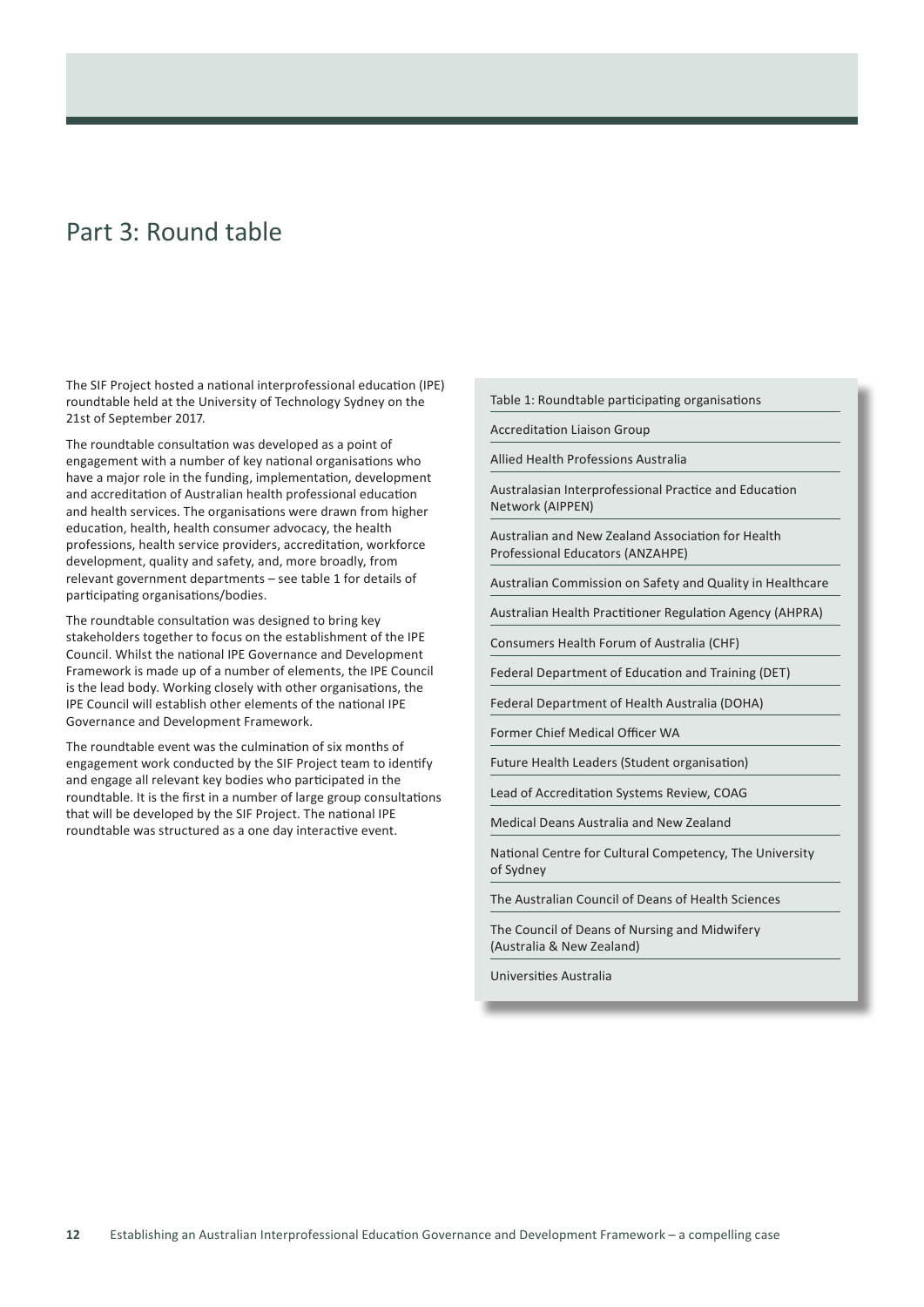### Round table agenda

### The engagement of key bodies with the focus and work of the round table

The agenda of the round table addressed five key issues related to the establishment of the IPE Council:

- 1. Articulating purpose and terms of reference
- 2. Defining membership of the IPE Council
- 3. Locating an organisational auspice for the IPE Council and other elements of the IPE Governance and Development Framework
- 4. Ensuring sustainability
- 5. Committing to action following the round table.

### An Australian first

There have been a number of Australian events that have focused on the importance, necessity and potential benefit to be derived from the further development of Australian IPE, for example, the 2015 workshop and associated 'position statement on interprofessional learning' authored by the [Health Professions](http://www.hpacf.org.au/)  [Accreditation Councils' Forum](http://www.hpacf.org.au/). However, the IPE roundtable was the first event in Australia to be constituted with a national remit and national seed funding to implement a system wide approach to the further development and sustainability of Australian IPE.

We can report that all organisations approached agreed to participate. Participation was strong and generous. Participating organisations expressed strong support for the national IPE development work proposed and for an ongoing engagement with the work to implement and sustain a national IPE Governance and Development Framework.

The remainder of this report provides a summary account of the deliberations and immediate outcomes of the roundtable.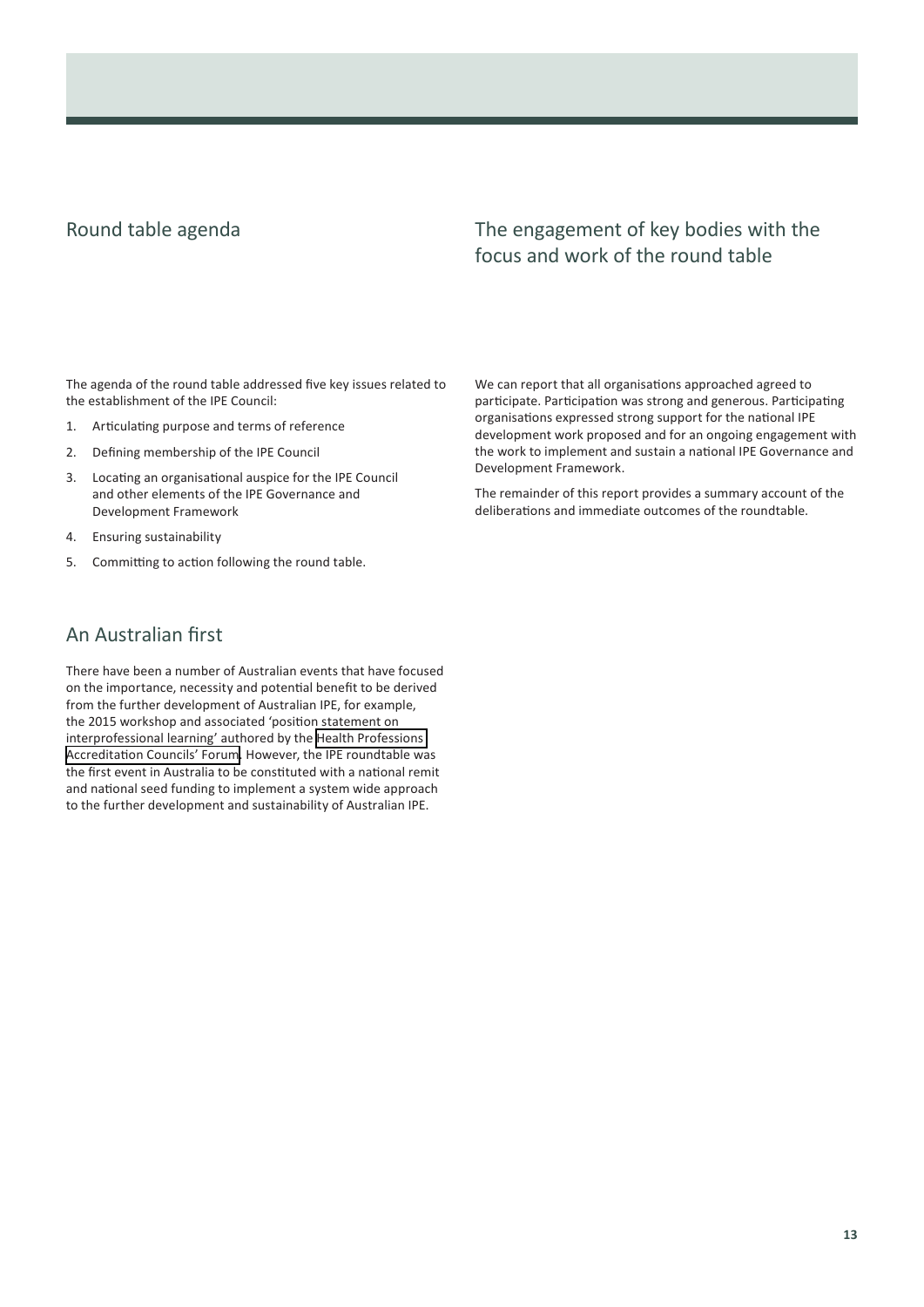### Articulating purpose and terms of reference Defining membership of the IPE Council

As a way of initiating discussion, roundtable participants reviewed and refined a proposed statement of purpose and terms of reference. Work in this area primarily focused on clustering terms of reference into a smaller number of categories – see table 2. There was agreement that the proposed statement of purpose and terms of reference articulates a focus and approach for the Australian IPE Council that was seen as adding significant value to health professional education, in particular interprofessional and collaborative practice, as it currently exists.

Table 2. Proposed statement of purpose and terms of reference for the Australian IPE Council

#### Purpose

The IPE Council will lead and promote the development of interprofessional education and collaborative practice as a central component of Australian health professional practice to enable all practitioners and service providers to work together in the delivery of high quality, safe, effective and sustainable health services.

#### Terms of reference

The Council will:

- 1. Provide vision and leadership for the development of interprofessional education and collaborative practice across all areas of Australian health professional education and health service delivery;
- 2. Make recommendations and provide policy advice based on a strategic knowledge of the field of IPE, the priorities and development of Australian health services and health professional education;
- 3. Advocate for IPE to be adopted and developed across all health profession education and health services
- 4. Support initiatives that enable interaction, learning and shared decision making across uni-professional and interprofessional educators and practitioners;
- 5. Demonstrate an interactive and participatory approach to engaging with the international IPE community. (National SIF Project IPE Round-Table 21 September 2017)

What became apparent very quickly as part of the membership discussion is that, to some degree, membership will be influenced by how the IPE Council is auspiced and, additionally, will be influenced by how funding is provided and the accountability and representational implications that flow from this.

It was recognized that Council membership could not and should not simply be a task of representing the views of discrete disciplines and health professions. On the contrary, membership of the Council and the work of the Council would need to demonstrate a positive orientation toward IPE, an interprofessional approach and interprofessional capabilities. It was therefore recognised that the Council would require members with high level capabilities and experience in working across professions in areas that will be central to the work of the Council: interprofessional education and, more broadly, health professional learning and continuing professional development; accreditation; consumer and student participation; health service innovation and models of care; rural and remote health; Indigenous health; and health workforce development. Membership would also need to ensure that national and global expertise in IPE/IPCP was represented/available. It was also identified that capabilities in governance and the governance of reform are important. The discussion moved between a capabilities focus, as identified above, and a focus on representation.

Whilst many participants expressed the possible down sides of a Council that was defined through the representation of discrete professional groupings, it was recognised that ensuring representation of key sectors and groupings would be critical to building the credibility of the Council and assisting it to proceed in ways that were seen as relevant and useful within and across individual professions. Membership should also be directed at enabling the Council to work across sectors at a high level. Bringing all sectors together to undertake integrated and interprofessional work was identified as critical to what the Council would be able to achieve.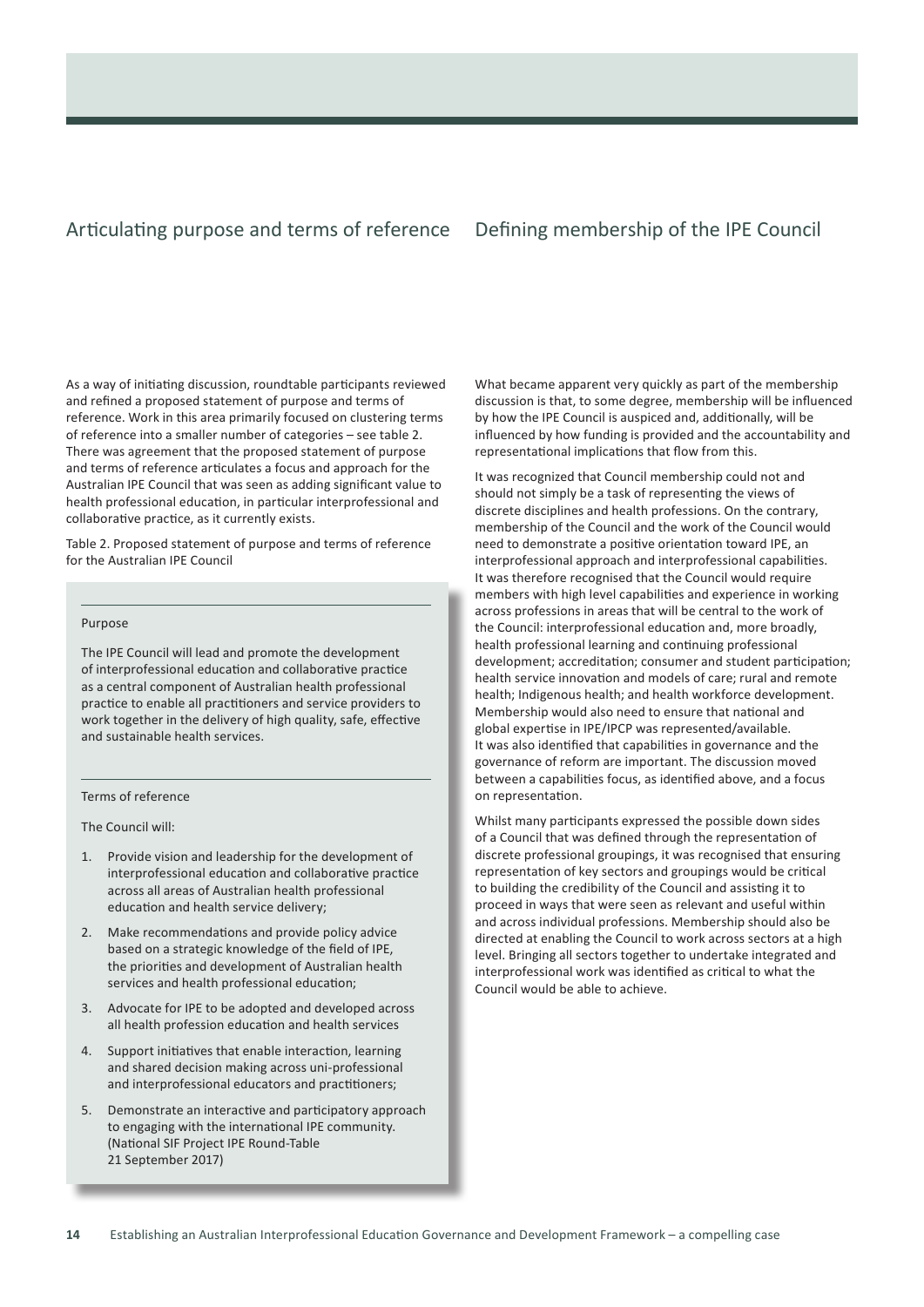Locating an organisational home and auspice for the IPE Council and other elements of the IPE Governance and Development Framework, and ensuring sustainability

The third and fourth roundtable agenda items, addressing where and how best to locate and resource the IPE Council, were addressed together. These discussions were complex.

Given the remit and contribution of the Council and its associated standing committees, it was recognized that the work of the Council would by necessity involve the participation of relevant stakeholders from different sectors – health consumers, health practice, higher education, students, health professions, regulation and accreditation, health workforce development and government.

It was recognized that too strong an alignment in one sector could potentially be viewed as problematic, less responsive to all sectors and, as a consequence, add a level of difficulty to the work of the Council. It was also recognized that the defining contribution in relation to the work of the IPE Council would be developed through its ability to work with and bring together relevant bodies from all sectors.

### **Options discussed**

As the above issues were discussed, a shift occurred in how these issues were being conceptualized. From a focus on one or possibly two organisations 'hosting' and resourcing the Council, discussion developed with a focus on a multi organisational and cross-sector approach. Three possible models were identified and discussed:

#### **1. A centre of excellence approach.**

Reference was made to the NHMRC centre of excellence scheme, where the work of a centre involves a number of bodies often universities and industry partners, underpinned by a funding formula where the NHMRC contributes in a pre-determined ratio to what has been collectively contributed by the participating organisations.

### **2. A national taskforce type approach**

This approach is most frequently associated with time limited activity, initiated by government/governments and related to a specific range of issues. What was appealing about this model was that it was almost always constituted by or engaged with all relevant stakeholders, within and across sectors: an approach relevant to the IPE Council, although less relevant to the ongoing timeframe anticipated for the IPE Council.

### **3. A consortium model**

The 'consortium' model was identified as offering a flexible and fit for purpose way of locating and resourcing the IPE Council. A definition of 'consortium' from the Merriam-Webster dictionary offers the following definition: 'an agreement, combination, or group (as of companies) formed to undertake an enterprise beyond the resources of any one member.' [\(https://www.](Accreditation Systems Review (ASR)) [merriam-webster.com/dictionary/consortium](Accreditation Systems Review (ASR)). Accessed 1st October 2017). The final part of the definition, whilst not the case with peak industry, professional and government bodies involved, is 'true' at a conceptual level. The conceptual and practical development of a structure and process operating across sectors and organisations, peak bodies etc., has not to date been a part of how our education and health system have been conceptualized and developed.

Referenced to the strong focus on evidence in health professional education and practice, there was a suggestion that the Council might be best located with the bodies that are leading the development of the knowledge repository: the Australia and New Zealand Association for Health Professional Educators and the Australasian Interprofessional Practice and Education Network.

As part of the location discussion, the question of what would best enable the work of the Council, a location 'within the system', or 'outside the system', was raised. The distinction being drawn refers to whether there would be any real or perceived constraint on the ability of the Council to act or speak if it were located with or as part of a government body. Participants offered a range of views on this issue. Issues of independence, influence and sustainability were discussed.

#### **The outcome of location/auspice discussion**

Whilst each of the above models has relevance for certain aspects of the work of the Council, the consortium and centre of excellence models seemed the most responsive to the work of establishing and sustaining the Council. There was interest from a number of organisations to participate further in a discussion with the SIF Project as to how a consortium approach might be developed and funded.

There was also discussion about initiating a contact with Universities Australia and the Australian Hospitals and Health Care Association regarding the possibility of these two bodies joining or supporting or having some role in the development of a consortium body to underpin and auspice the work of the Council etc.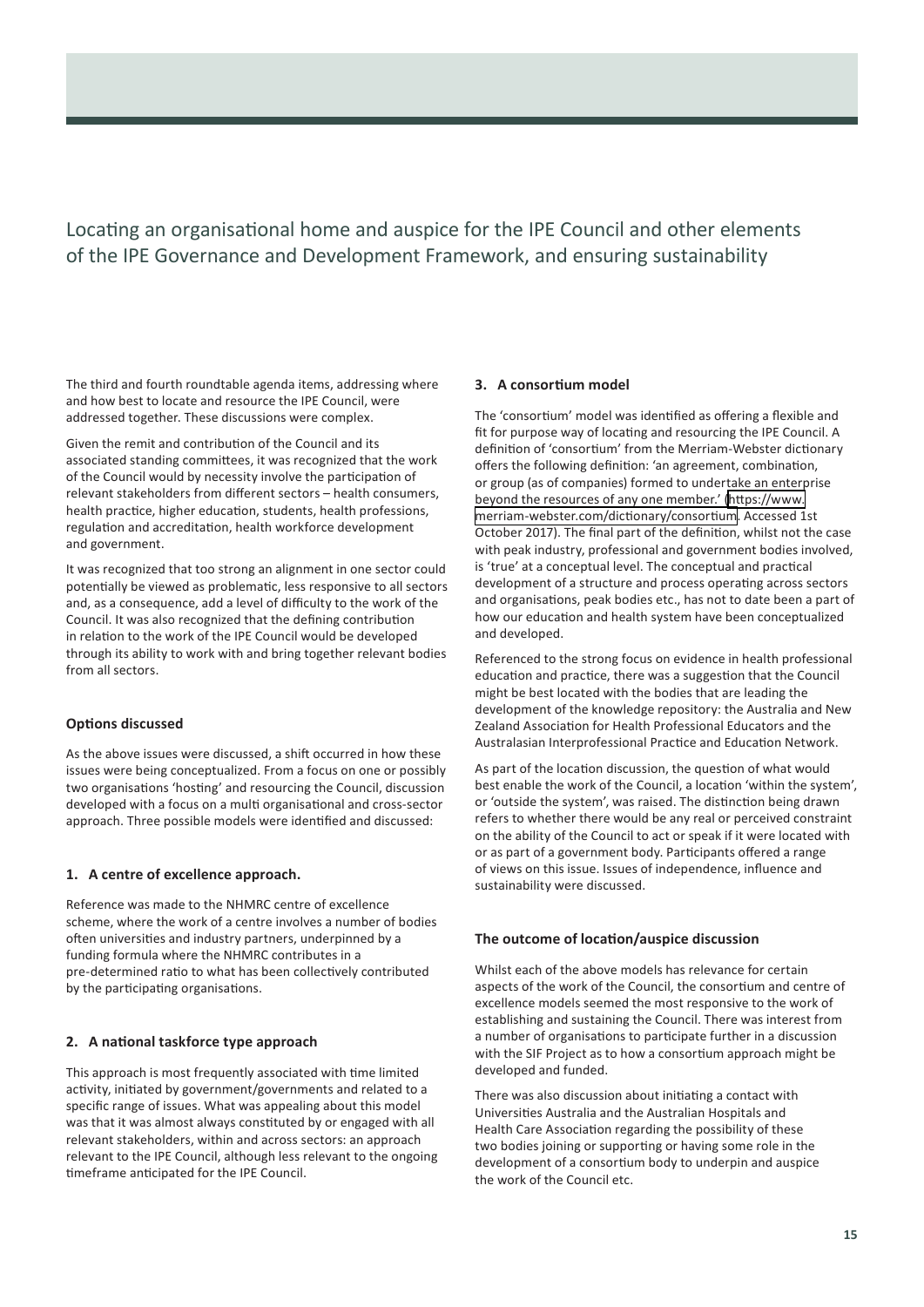# Part 4: Future plans

### **The Consortium**

One of the most important recommendations from the round table, was to explore the possibility of underpinning the establishment and work of the Australian IPE Council via the formation of a small number of Australian peak bodies that had a strong shared interest in progressing Australian IPE. It was felt that these bodies should be drawn from different areas of the higher education, health, government and consumer sectors. It was felt that such an approach, the round table referred to this as a 'consortium' approach, had much to offer. Five organisations were identified as being particularly suited to taking on the consortium role. Four of the organisations have agreed to take on this role. We are in positive discussion with the fifth organisation.

### **The Council**

We are currently at an important juncture in our work to establish the Council. We have recently received advice on ways in which the Council can be constituted and established. We will be discussing these options with the consortium partner organisations. We anticipate that the Council will be established during the project period (ending in December 2018).

### **Work on Faculty Capability**

Work is being undertaken through the Project Management Team to explore and review existing models of interprofessional education (IPE) governance at the higher education level globally and nationally, in order to suggest and appraise possible models for the implementation of IPE in the Australian context, particularly in preparation for accreditation.

Outputs from this work include a scoping review of governance models and structures through a search of the peer-reviewed and grey literature, and we also anticipate a set of case studies focusing on established and sustainable models. From this, recommendations will be put forward based on these models and case studies, taking into account contextual factors for Australian health professional education.

### **Work on the knowledge repository and an IPE networking hub**

The SIF Project is working closely with ANZAHPE and international colleagues on the establishment of an Australian and New Zealand knowledge repository platform. The possibility of an IPE networking hub is also being explored. This work is being led by ANZAHPE, who will be responsible for the ongoing management of the platform into the future.

#### **Dissemination and engagement campaign**

We are also about to undertake a national dissemination campaign that aims to connect with, inform and, we hope, excite, a broad range of stakeholders and individuals across Australia about the establishment of the Council. Obtaining the support of all stakeholders in this dissemination work is important, and models the kind of collaborative interprofessional work that will believe will typify the value base and operation of the Council.

#### **Key events**

SIF at the 2018 ANZAHPE Conference | Hobart, Australia

SIF will be running a workshop and giving a presentation at the 2018 ANZAHPE conference in early July, 2018. See the conference website for more information [\(www.anzahpeconference.com.au\)](Accreditation Systems Review (ASR)).

SIF at All Together Better Health IX | Auckland, New Zealand

SIF will be running a workshop and giving a presentation at the 9th All Together Better Health Conference in Auckland in early September, 2018. See the conference website for more information ([http://www.atbhix.co.nz/](Accreditation Systems Review (ASR))).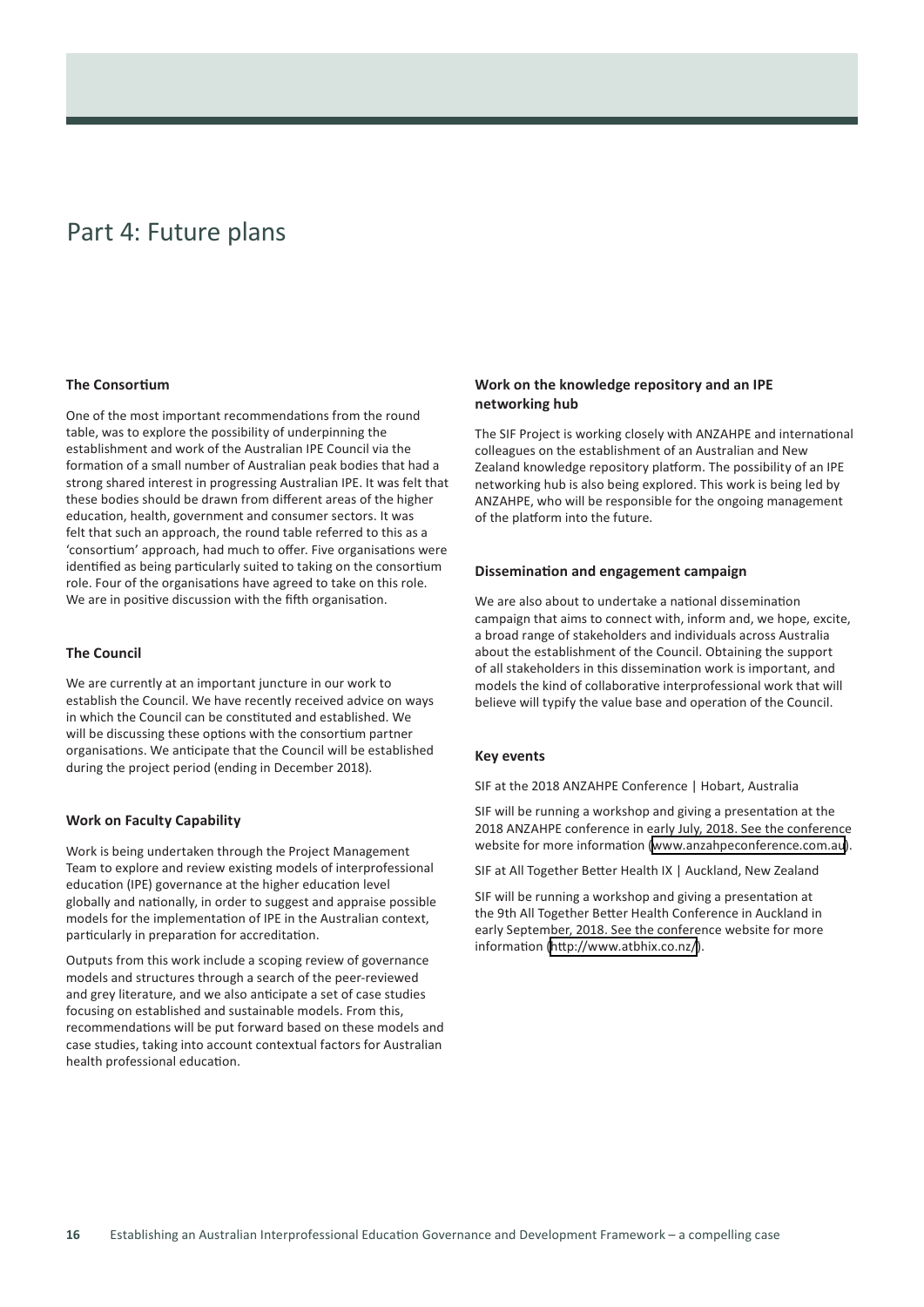# Appendices

**Appendix 1** SIF project membership **Appendix 2** Previous reports **Appendix 3** Definitions of IPE and IPCP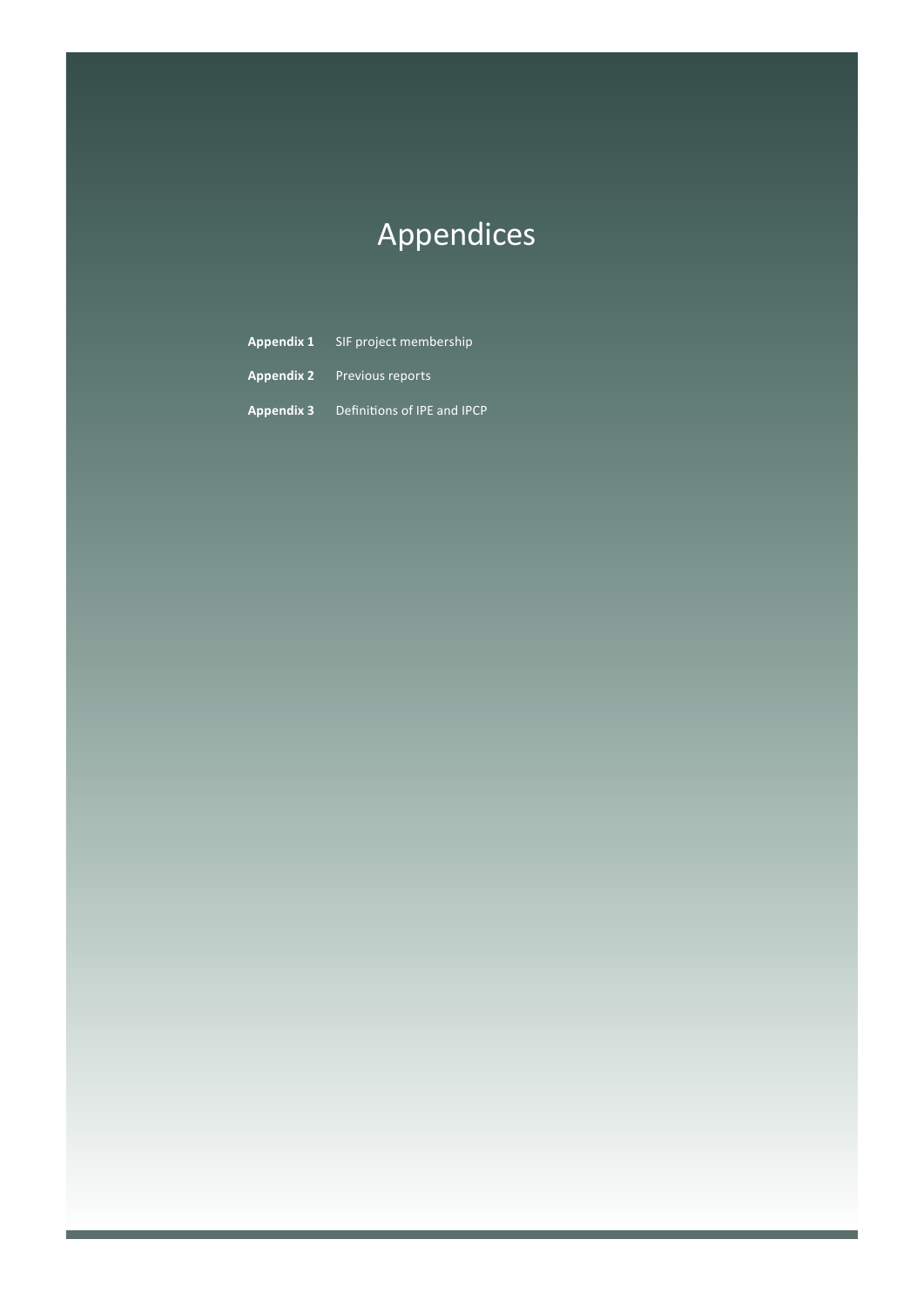# Appendix 1. SIF project membership

### Project Management team membership

Members of the SIF Project Management team are drawn from eight Australian universities, one British university and two regional non-government organisations - the Australasian Interprofessional, Practice and Education Network and the Australasian and New Zealand Association of Health Professional Educators. All team members bring a breadth and depth of expertise and experience in health professional education, health practice and, more specifically, IPE/IPCP. Project management members have been associated with many important developments in IPE/IPCP in Australia and globally. A listing of the Project Management Team is provided below.

- **Project Lead:** Associate Professor Roger Dunston, University of Technology Sydney, Australia
- Professor Adrian Fisher, Victoria University, Australia
- Professor Ben Canny, Australian and New Zealand Association for Health Professional Educators, Australia
- Professor Carole Steketee, The University of Notre Dame, Australia
- Professor Dawn Forman, representing Curtin University (Aus) and the University of Derby (UK) for this project
- Professor Gary Rogers, Griffith University, Australia
- Professor Maree O'Keefe,The University of Adelaide, Australia
- Mr. Matthew Oates, Australasian Interprofessional Practice and Education Network, Australia
- Professor Monica Moran, The University of Western Australia, Australia
- **Project Manager:** Ms. Tagrid Yassine, University of Technology Sydney, Australia

### Project Reference Group membership

The Project Reference Group (PRG) consists of an eminent group of educators, health professionals, health policy professionals and research academics etc. who will offer support and advice to the project's Management Team. The PRG meets with the Project Management Team at regular intervals to offer insights, advice, commentary etc. The focus of PRG activity is built around regular updates from the Project Lead, which is then used as a focus for reflection and discussion. A listing of the PRG is provided below.

- Dr Barbara Brandt, National Center for Interprofessional Practice & Education (NEXUS IPE), US
- Professor Carole Orchard, The University of Western Ontario, Canada
- Professor Hugh Barr, Centre for the Advancement of Interprofessional Education (CAIPE), UK
- Professor Jill Thistlethwaite, University of Technology Sydney, Australia
- Professor John Gilbert, University of British Columbia, Canada
- Professor Juanita Sherwood, University of Sydney, Australia
- Professor Liz Farmer, University of Wollongong, Australia
- Professor Madeleine Dahlgren, Linkøping University, Sweden
- Professor Madeline Schmitt, University of Rochester, US
- Professor Mark Barrow, The University of Auckland, New Zealand
- Professor Patrick Crookes, Australian Catholic University, Australia
- Professor Ruby Grymonpre, The University of Manitoba, Canada
- Professor Scott Reeves, University of London
- Dr Simon Towler, Fiona Stanley Hospital, Australia
- Professor Sue Gordon, Flinders University, Australia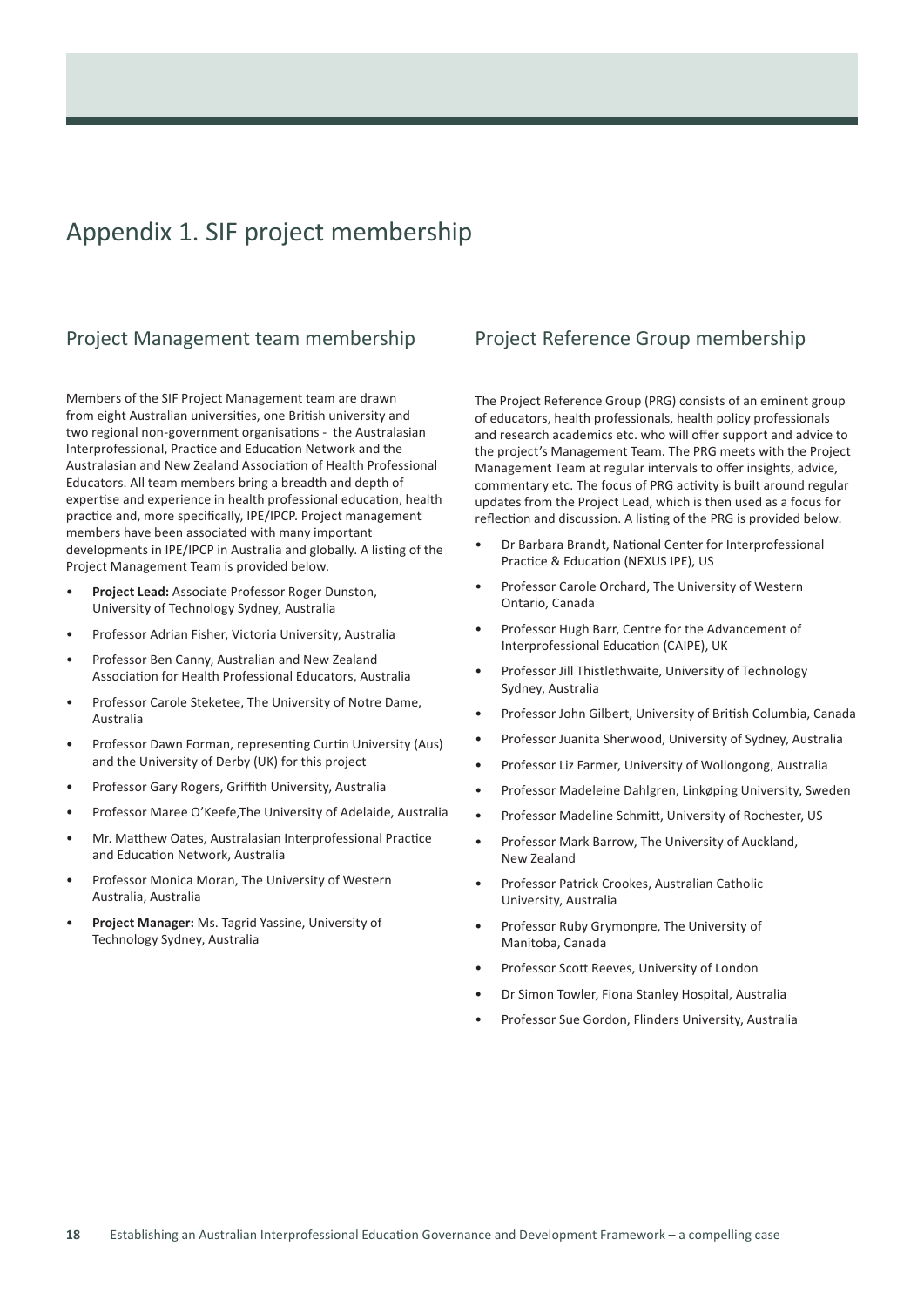# Appendix 2: Previous reports

Full access to these reports is available at [sifproject.com](http://)

#### **Curriculum Renewal in Interprofessional Education in Health: Establishing Leadership and Capacity (2016)**

The Curriculum Renewal for Interprofessional Education in Health: 'Establishing Leadership and Capacity' (ELC) project builds from a number of Australian and global studies and reports that address a range of critical issues associated with the development of interprofessional education (IPE) and interprofessional practice (IPP) within Australia and globally.

Informing the focus and design of the project was the view that Australian IPE had reached a point where a whole of system approach to development was now possible and required.

### **Work based assessment of teamwork: an interprofessional approach (2015)**

This report focuses on the rationale for, the development of and the piloting of a tool for observing and giving feedback on an individual student's behavior in an interprofessional team based activity. The study was conducted during 2012–2014 with a project team initially led by the University of Queensland, and included team members from five Australian universities in three states (University of Queensland, University of Technology Sydney, The University of Sydney, Central Queensland University and Curtin University), as well as from the UK (University of Derby) and Canada (University of British Columbia).

### **Curriculum Renewal for Interprofessional Education in Health (2014)**

This report focuses on the design, delivery, development and future of pre-registration interprofessional education (IPE) in Australian universities. The study was conducted during 2011- 2013 by a consortium led by the University of Technology, Sydney (UTS) which included nine Australian universities, two government bodies and a non-government organisation.

### **Interprofessional Education: A National Audit (2013)**

This project involved a study of pre-registration interprofessional education in health, as delivered in Australian Universities in 2011. It was conducted by a consortium of Australian universities, and led by the University of Technology, Sydney from September 2011 to July 2012.

### **Interprofessional education for health professionals in Western Australia: Perspectives and activity (2013)**

This report is the outcome of research funded by Western Australian Department of Health (WA Health) to 'identify and analyse existing interprofessional health education (IPE) activity' in Western Australia (WA) universities. This was an exploratory study, using WA as a case study in recognition of the scope and range of activities taking place in WA institutions, primarily universities.

#### **Interprofessional Health Education on: a literature review (2011)**

This review sought to situate the contemporary Australian field of IPL/IPE within its history, nationally and internationally, in order to illuminate how it has taken the form and shape that it has, how it relates to international agendas in health and health professional education and shifts in the higher education sector, and to resource a research and development agenda for systemwide change.

### **Interprofessional health education in Australia: The way forward (2009)**

The national consultation undertaken in this project – Learning and Teaching for Interprofessional Practice, Australia (L-TIPP, Aus) – revealed many examples of innovative and successful interprofessional education (IPE) initiatives developed across the Australian higher education sector. However, health and higher education stakeholders interviewed consistently told us that these initiatives tend to be local, developed in isolation, driven by and dependent on the concerted efforts of a few local 'champions', and existing on the margins of health professional curricula and health professional practice. Working with the findings of the national consultation, we refined those recommendations to establish an agenda for national development.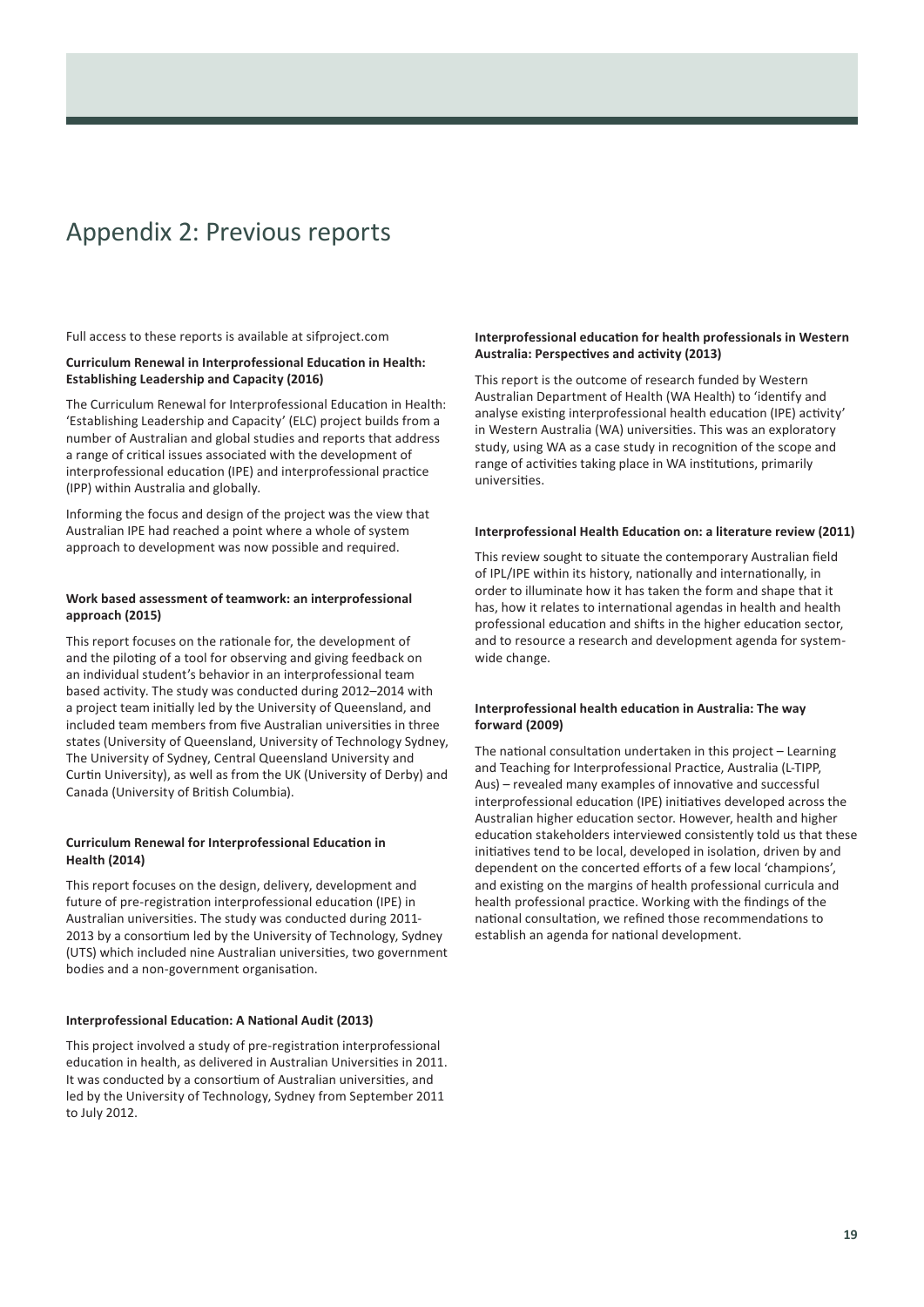# Appendix 3: Definitions of IPE and IPCP

**Interprofessional education (IPE)** occurs when two or more professions learn about, from and with each other to enable effective collaboration and improve health outcomes.

**Interprofessional collaborative practice (IPCP)** in health-care occurs when multiple health workers from different professional backgrounds provide comprehensive services by working with patients, their families, carers and communities to deliver the highest quality of care across settings.

*World Health Organisation. (2010). Framework for Action on Interprofessional Education and Collaborative Practice. WHO Department of Human Resources for Health, Geneva.*

Whilst the broad rhetorical thrust of these definitions is similar, taken collectively they provide a nuanced view of how particular key bodies focused on reform in health systems, the workforce and professional education currently view the conceptual and practice contours – foci, scope, mechanisms and contributions – of IPE.

In examining these definitions, what is evident?

- IPE involves students (or health professionals) from more than one profession, ideally from as many professions as is feasible and meaningful given the learning outcomes to be addressed.
- IPE recognises as its point of departure that effective health care practice is inevitably a collective and social process – a process of collaboration within and between professions (and often between agencies and sectors).
- IPE pays particular attention to how interprofessional, collaborative and team-based practice needs to be developed to optimise service user outcomes.
- IPE pays particular attention to the need for situational design in practice, that is, IPE is patient and context responsive.
- IPE focuses its educational activities and learning outcomes towards achieving understandings and competencies required by students/health professionals to practise in a collaborative context.
- IPE utilises methods and tasks that as much as possible mirror practice as it occurs in diverse health settings, i.e. it is active and interactive<sup>3</sup>.
- IPE pays particular attention to the kinds of educational methods that create the conditions required to achieve the kind of learning identified above.

The outcomes of active and interactive education that works across professional boundaries, whilst more detailed in some definitions than others, are fundamentally similar. The experience of well developed and well presented IPE enables health professionals to learn and practise in ways that add to what can be achieved through uni-disciplinary practices and, in doing this, improve health outcomes for patients. We believe that what characterises and differentiates IPE from other forms of learning is its focus on learning through practising with others from different professions, agencies and sectors; the educational conditions it establishes to produce a particular kind of learning, as much as possible reflecting workplace practice; and its pedagogical intent, the development of knowledge through the experience of practice.

*Extract from the Curriculum Renewal for Interprofessional Education in Health (2014) project.*